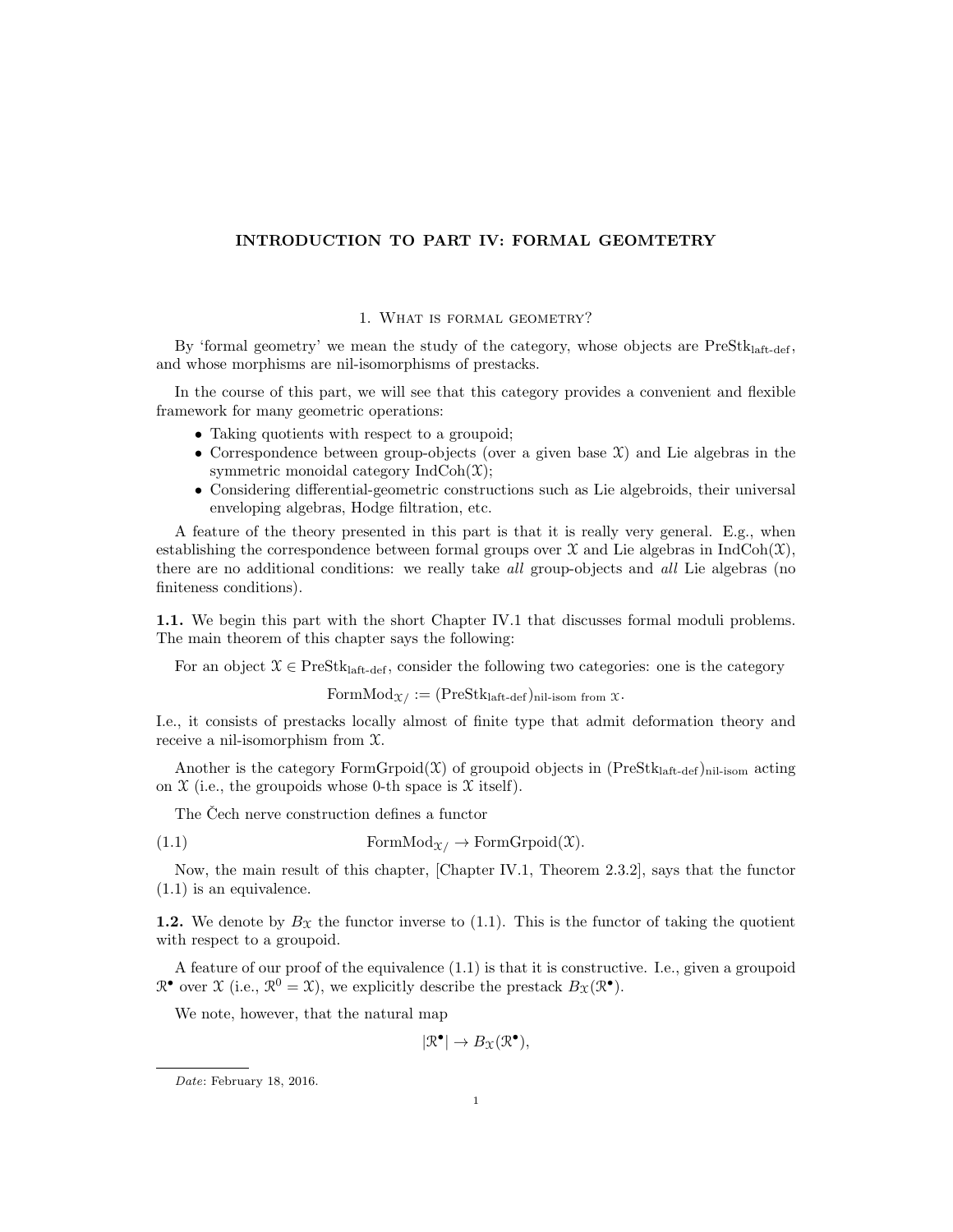is not an isomorphism, where  $|\mathcal{R}^{\bullet}|$  is understood as a geometric realization in the category PreStk<sub>laft</sub>. The problem is that  $|\mathcal{R}^{\bullet}|$  understood in the above way will *not* in general admit deformation theory.

**1.3.** By a formal moduli problem *over* a given object  $\mathcal{X} \in \text{PreStk}_{\text{laff}}$  we mean an object

$$
\mathcal{Y} \in (PreStk_{laff})_{/\mathfrak{X}},
$$

such that the morphism  $\mathcal{Y} \to \mathcal{X}$  is an *inf-schematic nil-isomorphism*. I.e., for any  $S \to \mathcal{X}$  with  $S \in \text{~}^\infty\text{Sch}^{\text{aff}}_{\text{ft}}$ , the prestack  $S \underset{\chi}{\times} \mathcal{Y}$  should admit deformation theory and the map

$$
{}^{\rm red}(S\underset{\chi}{\times} \mathcal{Y})\to {}^{\rm red}S
$$

should be an isomorphism.

Let FormMod<sub>/X</sub> denote the category of formal moduli problems over  $\mathfrak{X}$ .

By a formal group over X we mean an object of the category  $Grp(FormMod<sub>X</sub>)$ . It follows formally from the equivalence (1.1) that the loop functor defines an equivalence

$$
\Omega_X : \text{Ptd}(\text{FormMod}_{/\mathfrak{X}}) \to \text{Grp}(\text{FormMod}_{/\mathfrak{X}}).
$$

We denote by  $B_{\mathfrak{X}}$  the inverse equivalence. Thus, we obtain that any  $\mathfrak{K} \in \mathrm{Grp}(\mathrm{FormMod}_{\ell \mathfrak{X}})$ admits a classifying space

$$
B_{\mathfrak{X}}(\mathfrak{H}) \in \mathrm{Ptd}(\mathrm{FormMod}_{/\mathfrak{X}}).
$$

1.4. Let us add a comment here that will explain the link between our theory and that developed in [Lu5].

Suppose that  $\mathfrak{X} = X \in \left. \right. \right. \left. \right. \left. \right. \left. \right. \left. \right. \left. \right. \left. \left. \right. \left. \right. \left. \right. \left. \left. \right. \left. \right. \left. \right. \left. \right. \left. \left. \right. \right. \left. \left. \right. \right. \left. \left. \right. \right. \left. \left. \right. \left. \left. \right. \right. \left. \left. \right. \right. \left. \left. \right. \right. \left. \left. \right. \right. \left. \left. \right. \right. \left. \$ 

FormMod<sub>X/</sub> 
$$
\rightarrow
$$
 (PreStk<sub>laff</sub>)<sub>X/</sub> and FormMod<sub>/X</sub>  $\rightarrow$  (PreStk<sub>laff</sub>)<sub>/X</sub>

I.e., objects of the category FormMod<sub>X</sub>/ (resp., FormMod<sub>/X</sub>) are prestacks (locally almost of finite type) under  $X$  (resp., over  $X$ ) satisfying a certain condition. I.e., at the end of the day, they are functors

$$
({}^{<\infty}{\rm Sch}^{{\rm aff}}_{\rm ft})^{\rm op} \to {\rm Spc} \, .
$$

We show, however, that the information of an object of FormMod<sub>X</sub>/ (resp., FormMod<sub>/X</sub>) is completely determined by the restriction of the corresponding functor to a much smaller category. Namely, the category in question is

$$
(({\infty}Schftaff)nil-isom from X)op
$$

in the case of FormMod $\chi$  and

$$
(({\infty}Schftaff)nil-isom to X)op
$$

in the case of FormMod<sub>/X</sub>.

I.e., in order to 'know' a formal moduli problem under  $X$ , it suffices to know how it behaves on schemes infinitesimally close to X.

For example, if  $X = pt$ , the categories (1.2) and (1.3) both identify with the category of connective k-algebras A with finite-dimensional total cohomologies, and  $H^0(A)$  being local. So, functors out of this category (satisfying the appropriate deformation theory condition) are indeed what is traditionally called a 'formal moduli problem'.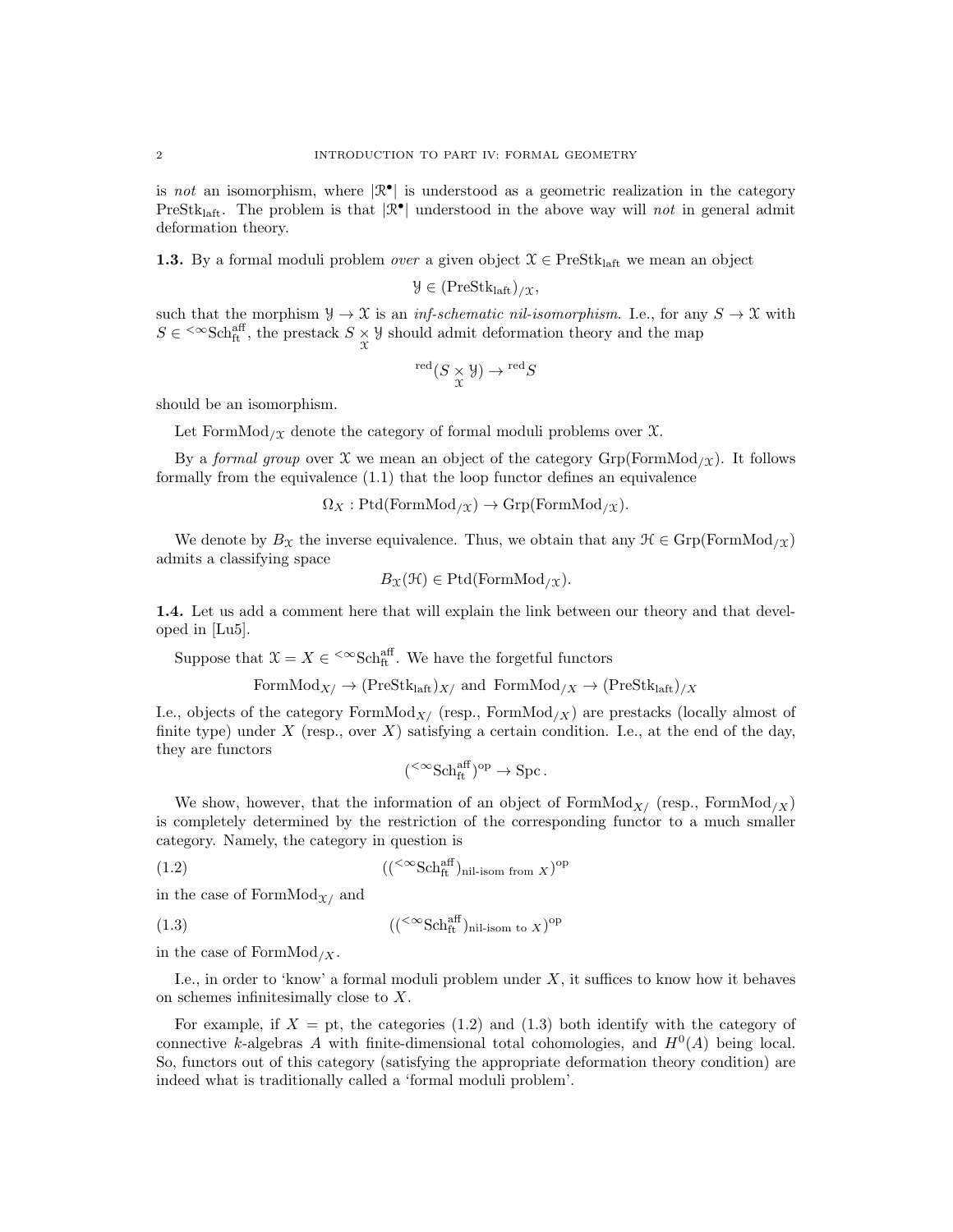#### 2. Lie algebras

In Chapter IV.2 we make a digression to discuss the general theory of Lie algebras (in a symmetric monoidal DG category O).

The material from this chapter will be extensively used in Chapter IV.3, where we study the relation between formal groups and Lie algebras.

2.1. The main actors in this chapter are the mutually adjoint functors

(2.1) 
$$
Chev^{enh}: LieAlg(O) \rightleftarrows CocomCoalg^{aug}(O): coChev^{enh}
$$

that relate the category LieAlg( $O$ ) of Lie algebras in  $O$  to the category CocomCoalg<sup>aug</sup>( $O$ ) of augmented co-commutative co-algebras in O.

The main point is that the functors in  $(2.1)$  are not mutually inverse equivalences. But they are close to be such.

2.2. We remind that the composition of Chev<sup>enh</sup> with the forgetful functor

 $oblv_{\mathrm{Cocom^{aug}}} : \mathrm{CocomCoalg}^{\mathrm{aug}}(\mathbf{O}) \to \mathbf{O}$ 

is the the functor, denoted Chev, which is by definition the left adjoint to

$$
\mathbf{triv}_{\mathrm{Lie}} \circ [-1] : \mathbf{O} \to \mathrm{LieAlg}(\mathbf{O}),
$$

where  $\mathbf{triv}_{\mathrm{Lie}}$  is the functor of the 'trivial Lie algebra'.

The composition of coChev<sup>enh</sup> with the forgetful functor

$$
\mathbf{oblv}_\mathrm{Lie}: \mathrm{LieAlg}(\mathbf{O}) \to \mathbf{O}
$$

is the functor, denoted coChev, which is by definition the right adjoint to the functor

 $triv_{\rm Cocom} \circ [1]: O \to \rm CocomCoalg^{aug}(O),$ 

where  $\mathbf{triv}_\mathrm{Cocom}$  is the functor of the 'trivial co-commutative co-algebra'.

In other words, the functor

$$
[1] \circ \mathrm{coChev} : \mathrm{CocomCoalg}^{\mathrm{aug}}(\mathbf{O}) \to \mathbf{O}
$$

is the functor Prim of primitive elements.

2.3. Let us now describe the two main results of this chapter, Theorems 4.4.6 and 6.1.2.

Consider the composition

(2.2) 
$$
Grp(Chev^{enh}) \circ \Omega_{Lie} : LieAlg(\mathbf{O}) \to \text{CocomHopf}(\mathbf{O}).
$$

Theorem 4.4.6 says that the functor  $(2.2)$  is fully faithful. I.e., although the functor Chev<sup>enh</sup> fails to be fully faithful, if we compose it with loop functor and retain the group structure, it becomes fully faithful.

Theorem 6.1.2 says that the functor  $(2.2)$  identifies canonically with the functor  $U^{\text{Hopf}}$  of universal enveloping algebra (viewed as a Hopf algebra).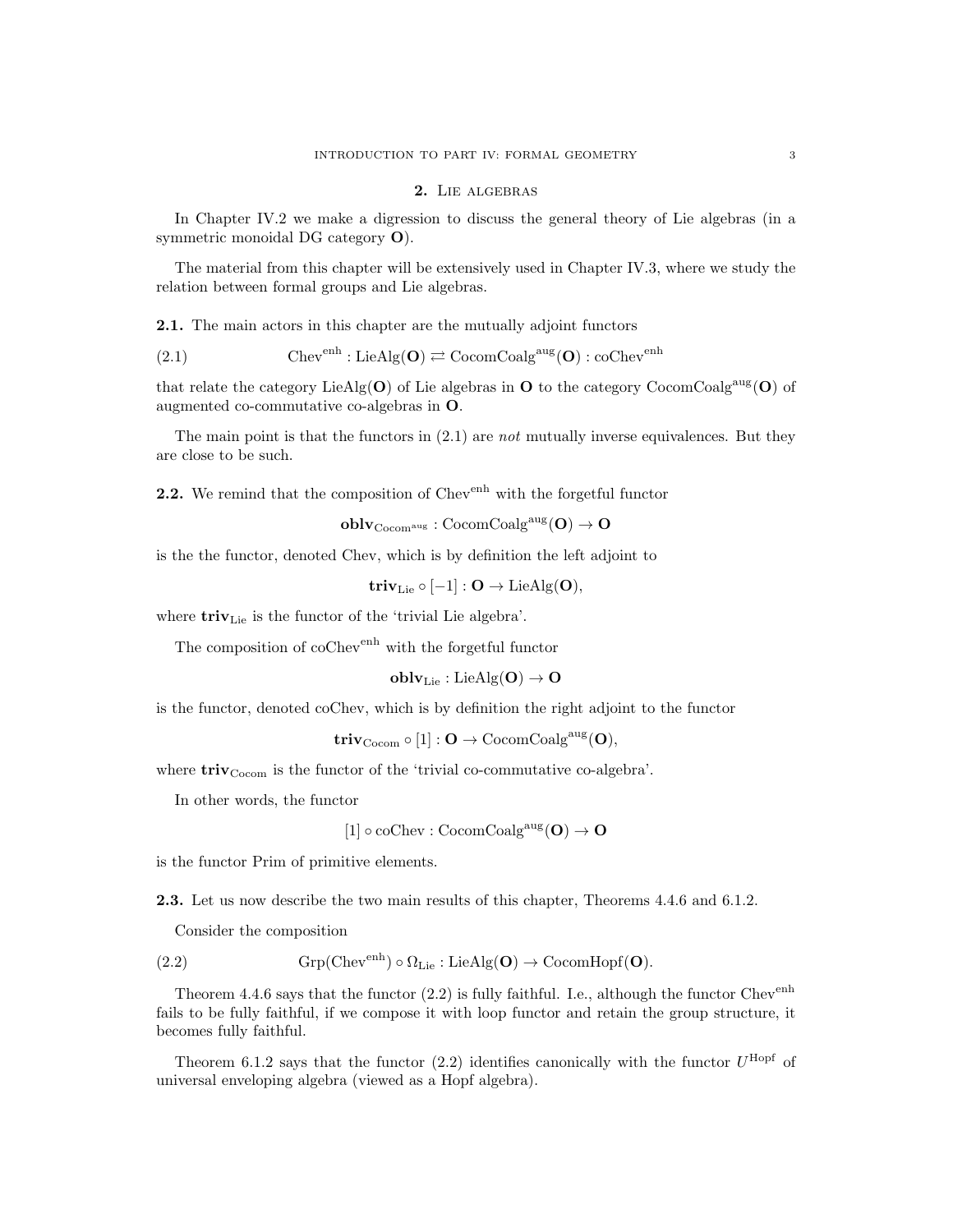2.4. Note also that the right adjoint of the functor (2.2) is a functor

(2.3) CocomHopf( $O$ )  $\rightarrow$  LieAlg( $O$ )

that makes the following diagram commutative:

$$
\begin{array}{ccc}\n\text{CocomHopf}(\mathbf{O}) & \xrightarrow{\mathbf{oblv}_{\mathrm{Assoc}}} & \text{CocomCoalg}^{\text{aug}}(\mathbf{O}) \\
\downarrow & & \downarrow \\
\text{LieAlg}(\mathbf{O}) & \xrightarrow{\quad \ \ \, \mathbf{O}},\n\end{array}
$$

where  $oblv<sub>Assoc</sub>$  is the natural forgetful functor, and Prim is the functor of primitive elements.

The above commutative diagram may be viewed as an ultimate answer to the question of why the tangent space to a Lie group has a structure of Lie algebra: because given the tangent fiber of a co-commutative Hopf algebra, viewed as a mere augmented co-commutative co-algebra, has a structure of Lie algebra.

The latter observation will be extensively used in the next chapter, i.e., [Chapter IV.3].

### 3. Formal groups vs. Lie algebras

In [Chapter IV.3] we establish an equivalence between the category of formal groups (over a given  $\mathcal{X} \in \text{PreStk}_{\text{laft}}$  and the category LieAlg(IndCoh(X)).

**3.1.** Assume first that  $\mathfrak{X} = X \in \text{Sch}_{\text{ft}}^{\text{aff}}$ . Our first step in defining the functors that connect formal groups and Lie algebras in  $\text{IndCoh}(X)$  is to set up a kind of 'covariant formal algebraic geometry'.

What we mean by this is that we define a pair of mutually adjoint functors

 $(3.1)$  Distr<sup>Cocomaug</sup>: Ptd(FormMod<sub>/X</sub>)  $\rightleftarrows$  CocomCoalg<sup>aug</sup>(IndCoh(X)): Spec<sup>inf</sup>.

The functor  $\text{Distr}^{\text{Cocom}^{\text{aug}}}$  sends an object  $(\mathcal{Y} \xrightarrow{f} X) \in \text{Ptd}(\text{FormMod}_{X})$  to

 $f_*^{\text{IndCoh}}(\omega_\mathcal{Y}) \in \text{IndCoh}(X),$ 

with the co-commutative co-algebra structure coming from the diagonal morphism  $\mathcal{Y} \to \mathcal{Y} \times \mathcal{Y}$ ,  $\mathcal{X}$ 

and the augmentation from the section  $X \to Y$ . The functor Spec<sup>inf</sup> is formally defined as the right adjoint of Distr<sup>Cocom<sup>aug</sup>.</sup>

We should warn the reader that the situation here, although formally analogous, is not totally parallel to the usual algebraic geometry. In particular, the functor  $\text{Distr}^{\text{Cocom}}$  is not fully faithful.

**3.2.** A basic example of an object in Ptd(FormMod<sub>/X</sub>) is a vector group, denoted Vect<sub>X</sub>( $\mathcal{F}$ ), associated to  $\mathcal{F} \in \text{IndCoh}(X)$ .

For 
$$
(X' \stackrel{g}{\to} X) \in \text{Ptd}(\leq \infty \text{Sch}^{\text{aff}}_{\text{ft}})
$$
), we have

$$
Maps(X', Vect_X(\mathcal{F})) = Maps_{IndCoh(X)}(Distr^+(X'), \mathcal{F}),
$$

where

$$
Dist^{+}(X') := Fib(g_{*}^{IndCoh}(\omega_{X'}) \to \omega_{X}).
$$

One shows that

$$
\text{Vect}_X(\mathcal{F}) \simeq \text{Spec}^{\text{inf}}(\text{Sym}(\mathcal{F})).
$$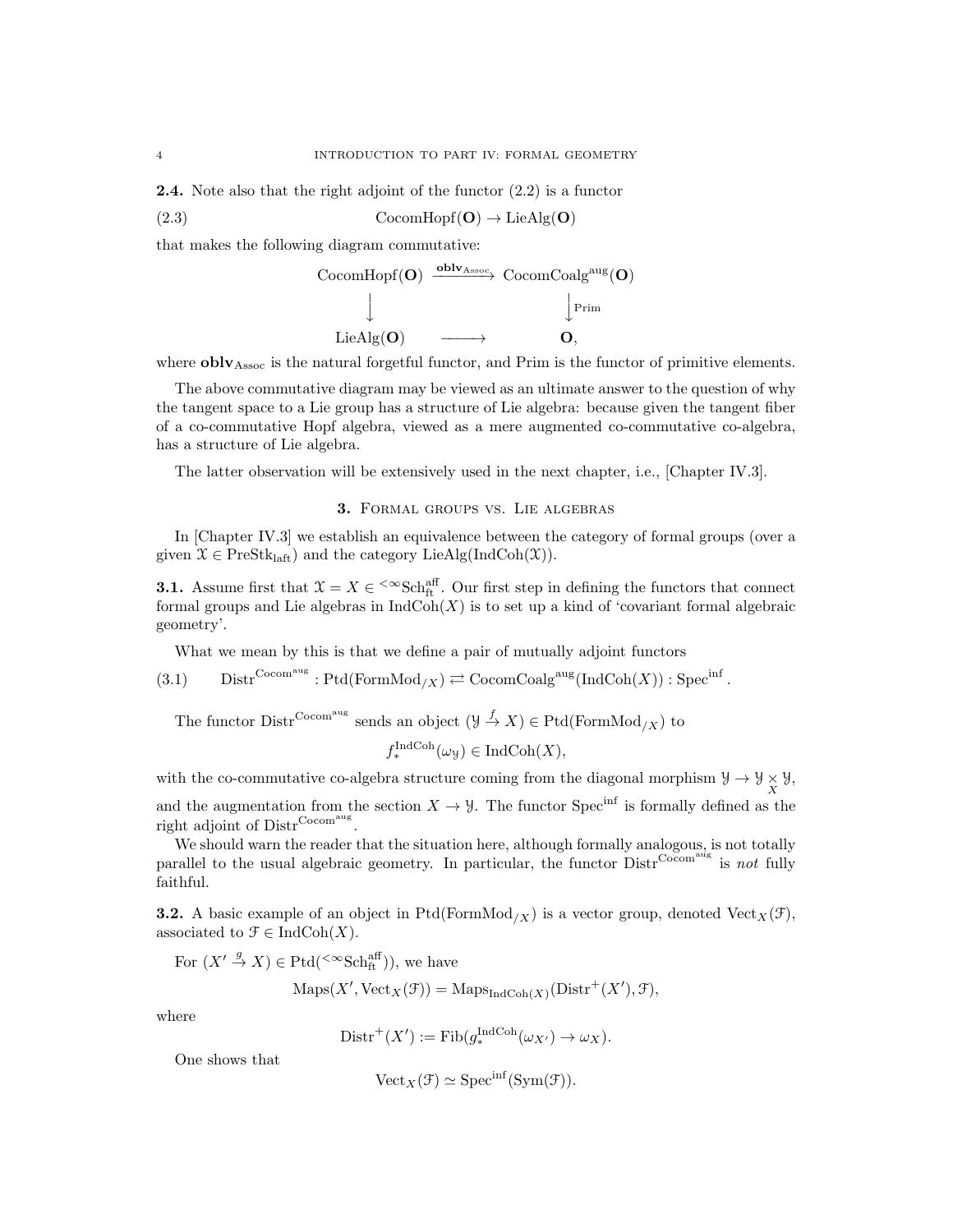3.3. We are now ready to describe the mutually inverse functors

(3.2) Lie: 
$$
\text{Grp}(\text{FormMod}_{/X}) \rightleftarrows \text{LieAlg}(\text{IndCoh}(X)) : \text{exp}
$$
.

The functor Lie is the composition of the functor

$$
Grp(Distr^{Cocomaug}) : Grp(FormMod_{/X}) \to Grp(CocomCoalgaug(IndCoh(X))) =: = CocomHopf(IndCoh(X))
$$

and the functor

$$
CocomHopf(IndCoh(X)) \to LieAlg(IndCoh(X))
$$

of (2.3).

3.4. One shows that the composition

$$
\operatorname{Grp}( \operatorname{FormMod}_{/X}) \xrightarrow{\operatorname{Lie}} \operatorname{LieAlg}(\operatorname{IndCoh}(X)) \xrightarrow{\operatorname{oblv}_{\operatorname{Lie}}} \operatorname{IndCoh}(X)
$$

is the functor

$$
\operatorname{Grp}(\operatorname{FormMod}_{/X}) \stackrel{\operatorname{oblv}_{\operatorname{Grp}}}{\longrightarrow} \operatorname{Ptd}(\operatorname{FormMod}_{/X}) \stackrel{\mathcal{Y} \mapsto T(\mathcal{Y}/X)|_X}{\longrightarrow} \operatorname{IndCoh}(X).
$$

I.e., the object of  $\text{IndCoh}(X)$  underlying the Lie algebra of  $\mathcal{H} \in \text{Grp}(\text{FormMod}_X)$  is the tangent space of  $H$  at the origin, as it should be.

3.5. The functor exp is defined as the composition of

$$
Grp(Chevenh) \circ \Omega_{Lie}: LieAlg(IndCoh(X)) \to \text{CocomHopf}(IndCoh(X)) =
$$
  
= 
$$
Grp(CocomCoalgaug(IndCoh(X)))
$$

and the functor

$$
\mathrm{Grp}(\mathrm{Spec}^{\mathrm{inf}}): \mathrm{Grp}(\mathrm{CocomCoalg}^{\mathrm{aug}}(\mathrm{IndCoh}(X))) \to \mathrm{Grp}(\mathrm{FormMod}_{/X}).
$$

Knowing the equivalence (3.2), one can interpret in its terms the adjunction (3.1). Namely, it becomes the adjunction (2.1) for the category  $\mathbf{O} = \text{IndCoh}(\mathfrak{X})$ .

3.6. We note that it follows from [Chapter IV.2, Theorem 4.2.2] that the composed functor

$$
\mathbf{oblv}_{\mathrm{Grp}} \circ \exp : \mathrm{LieAlg}(\mathrm{IndCoh}(X)) \to \mathrm{Ptd}(\mathrm{FormMod}_{/X})
$$

is isomorphic to

LieAlg(IndCoh(X)) 
$$
\stackrel{\text{oblv}_{Lie}}{\longrightarrow}
$$
 IndCoh(X)  $\stackrel{\text{Vect}_X(-)}{\longrightarrow}$  Ptd(FormMod<sub>/X</sub>).

I.e., the object of Ptd(FormMod<sub>/X</sub>) underlying a formal group  $\mathcal H$  is canonically isomorphic to the vector group  $Vect_X(T(\mathcal{H}/X)|_X)$ .

Using this fact, one shows that the functors exp, and hence Lie, are compatible with base change with respect to  $X$ , and thus give rise to an equivalence

$$
Lie: Grp(FormMod_{/\mathfrak{X}}) \rightleftarrows LieAlg(IndCoh(\mathfrak{X})) : exp
$$

for any  $\mathcal{X} \in \text{PreStk}_{\text{left}}$ .

# 4. LIE ALGEBROIDS

In Chapter IV.4 we initiate the study of Lie algebroids.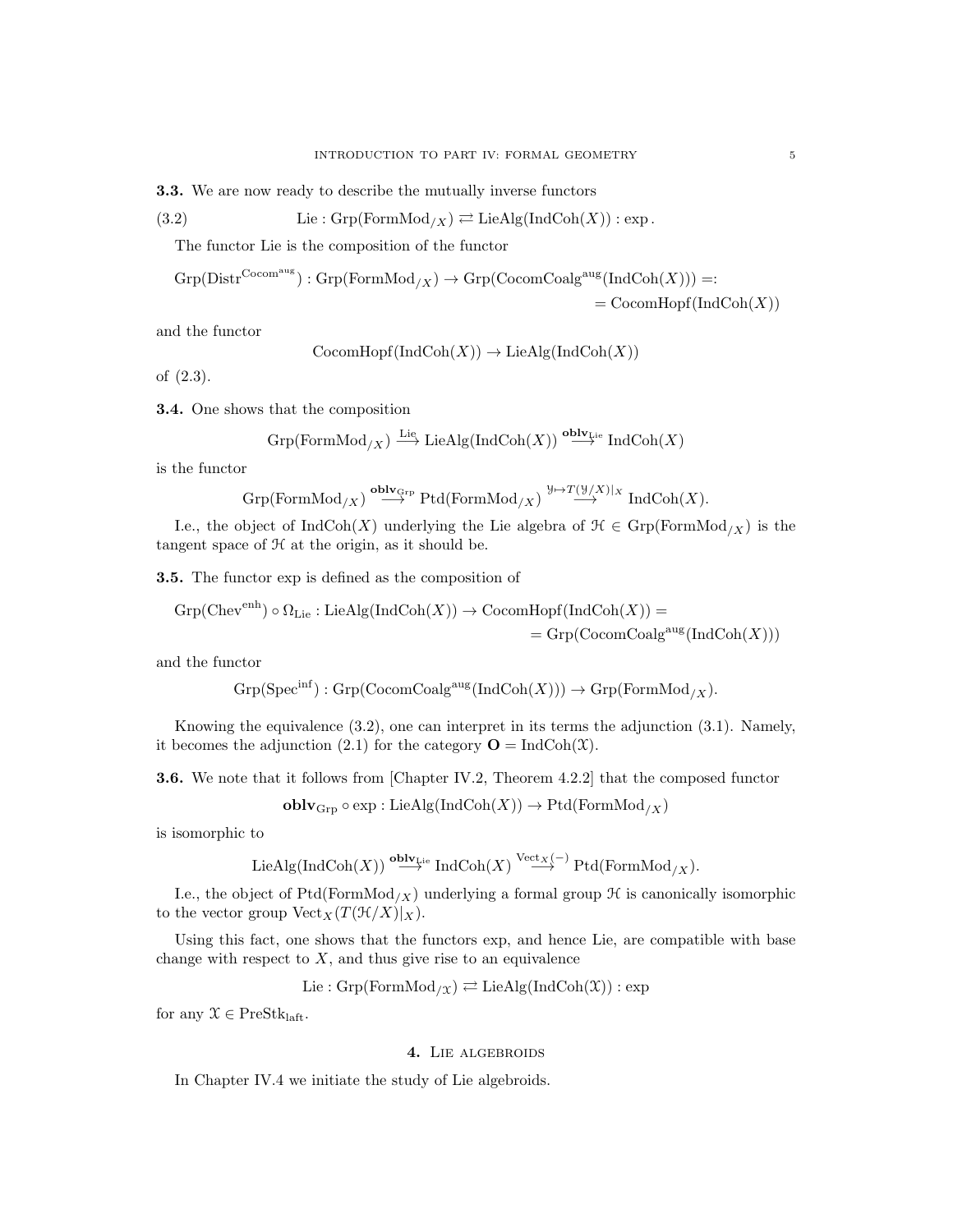4.1. Lie algebroids are defined classically as quasi-coherent sheaves with some extra structure, while this structure involves a differential operator of order one. Because the definition of Lie algebroids involves explicit formulas, it is difficult to render it directly to the the world of derived algebraic geometry.

For this reason, we take a different approach and define Lie algebroids via geometry. Namely, we let the category of Lie algebroids LieAlgbroid(X) on  $\mathcal{X} \in \text{PreStk}_{\text{laff-def}}$  be, by definition, equivalent to that of formal groupoids over  $\mathfrak{X}$ .

The reason why this definition has a chance to be reasonable is the equivalence  $(3.2)$  between formal groups and Lie algebras.

Much of this chapter is devoted to the explanation of why Lie algebroids defined in the above way really behave as Lie algebroids should.

4.2. We define the forgetful functor

```
\textbf{oblv}_{\text{LieAlgbroid}/T}:\text{LieAlgbroid}(\mathfrak{X})\to \text{IndCoh}(\mathfrak{X})_{/T}(\mathfrak{X}),
```
that sends a Lie algebroid  $\mathfrak L$  to the underlying quasi-coherent sheaf  $oblv_{\text{LieAlgbroid}}(\mathfrak L)$ , equipped with the anchor map

$$
\mathbf{oblv}_{\mathrm{LieAlgbroid}}(\mathfrak{L}) \to T(\mathfrak{X}).
$$

We show that this functor is monadic; in particular, it admits a left adjoint, denoted

 ${\bf free}_{\rm LieAlgbroid}: \text{IndCoh}(\mathfrak{X})_{/T(\mathfrak{X})} \to \text{LieAlgbroid}(\mathfrak{X}).$ 

We show that the endo-functor

 $oblv_{\text{LieAlgbroid}}$  /T  $\circ$  free<sub>LieAlgbroid</sub>

of IndCoh(X)<sub>/T(X)</sub> has the 'right size', i.e., what one expect from a reasonable definition of Lie algebroids (it has a canonical filtration with the expected form of the associated graded).

4.3. Thus, we have the equivalences

(4.1) LieAlgbroid(
$$
\mathfrak{X}
$$
)  $\simeq$  FormGrpoid( $\mathfrak{X}$ )  $\simeq$  FormMod $\mathfrak{X}$ .

We show that the functor  $\mathbf{free}_{\text{LieAlcbroid}}$  translates into the functor of the *square-zero exten*sion

 $\text{RealSqZ}: \text{IndCoh}(\mathfrak{X})_{T(\mathfrak{X})} \to \text{FormMod}_{\mathfrak{X}}$ .

4.4. The category of Lie algebroids on X is related to the category LieAlg(IndCoh(X)) by a pair of adjoint functors

(4.2) diag : LieAlg(IndCoh
$$
(\mathfrak{X}))
$$
  $\rightleftarrows$  LieAlgbroid $(\mathfrak{X})$  : ker-anch.

The meaning of the functor diag should be clear: a Lie algebra on  $\mathcal X$  can be viewed as a Lie algebroid with the trivial anchor map. The functor ker-anch sends a Lie algebroid to the kernel of the anchor map.

We show that the adjoint pair  $(4.2)$  is also monadic. The corresponding monad

LieAlgbroid $(\mathfrak{X}) \circ diag$ 

on the category LieAlg(IndCoh(X)) is given by *semi-direct product* with the inertia Lie algebra inert<sub>x</sub> (the Lie algebra of the inertia group Inert<sub>x</sub> :=  $\mathfrak{X} \underset{\mathfrak{X} \times \mathfrak{X}}{\times} \mathfrak{X}$ ).

We learned about this way of realizing Lie algebroids from J. Francis.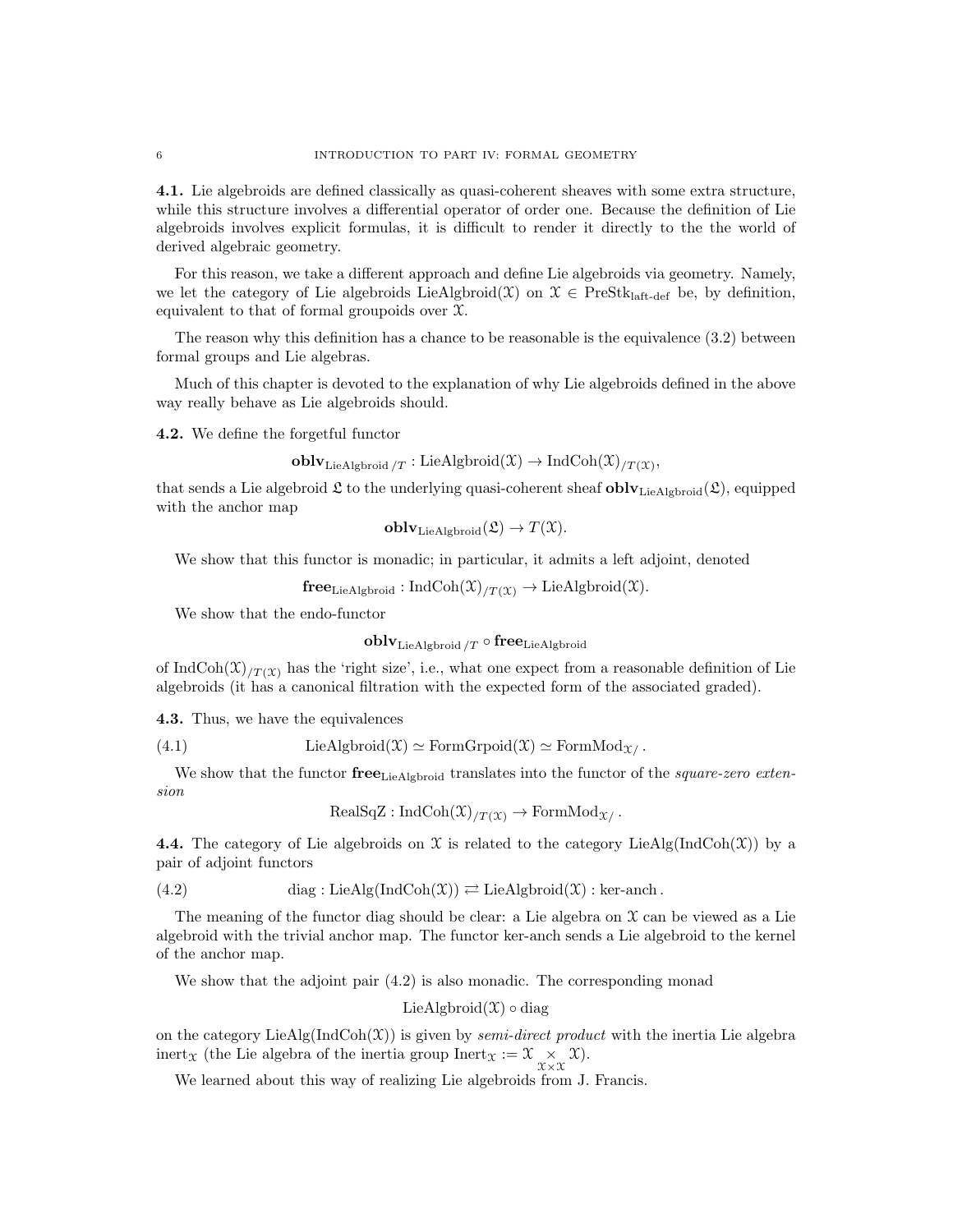#### 5. Infinitesimal differential geometry

In Chapter [Chapter IV.5] we develop the ideas from [Chapter IV.4] to set up constructions of differential nature on objects  $\mathcal{X} \in \text{PreStk}_{\text{laft-def}}$ .

**5.1.** The key construction in [Chapter IV.5] is that of *deformation to the normal bundle.* 

We start with  $(\mathfrak{X} \to \mathfrak{Y}) \in \mathrm{FormMod}_{\mathfrak{X}}$  and we define an  $\mathbb{A}^1$ -family

$$
(\mathfrak{X} \times \mathbb{A}^1 \to \mathcal{Y}_{\mathrm{scaled}})
$$

of formal moduli problems under X.

A crucial piece of structure that  $\mathcal{Y}_{scaled}$  has is that of *left-lax equivariance* with respect to  $\mathbb{A}^1$  that acts on itself by multiplication.

The structure of equivariance with respect to  $\mathbb{G}_m \subset \mathbb{A}^1$  implies that the fibers  $\mathcal{Y}_a$  of  $\mathcal{Y}_{\text{scaled}}$ at  $0 \neq a \in \mathbb{A}^1$  are all canonically isomorphic to X.

The fiber at  $0 \in \mathbb{A}^1$  identifies with  $Vect_{\mathfrak{X}}(T(\mathfrak{X}/\mathcal{Y})[1])$ , i.e., the formal version of the total space of the normal to  $\mathfrak X$  inside  $\mathfrak Y$ .

The latter observation allows to reduce many isomorphism questions regarding formal moduli problems to the simplest situation, when our moduli problem is a vector group Vect  $_{\Upsilon}(\mathcal{F})$  for  $\mathfrak{F} \in \mathrm{IndCoh}(\mathfrak{X}).$ 

**5.2.** If  $X = X$  is a classical scheme, and Y is the formal completion of X in Y, where  $X \to Y$ is a regular embedding, then  $\mathcal{Y}_{\text{scaled}}$  is the completion of  $X \times \mathbb{A}^1$  in the usual deformation of Y to the normal cone.

For the final object in the category FormMod $\chi$ , i.e.,

$$
\mathfrak{X} \to \mathfrak{X}_{\mathrm{dR}},
$$

the deformation  $(\mathfrak{X}_{dR})_{\text{scaled}}$  is the Dolbeault deformation of  $\mathfrak{X}_{dR}$  to  $\text{Vect}_{\mathfrak{X}}(T(\mathfrak{X})[1])$ .

**5.3.** The relevance of the  $\mathbb{A}^1$  left-lax equivariant family  $\mathcal{Y}_{\text{scaled}}$  is the following: functors from FormMod<sub> $x/$ </sub> with values in a DG category **C** will automatically upgrade to functors with values in the category

 $\mathbf{C}^{\mathrm{Fil},\geq 0}.$ 

This is due to the equivalence

$$
\mathbf{C}^{\mathrm{Fil},\geq 0}\simeq (\mathbf{C}\otimes \mathrm{QCoh}(\mathbb{A}^1))^{\mathbb{A}^1_{\mathrm{left\ -\mathbf{i}}\mathbf{a}\mathbf{x}}},
$$

see [Chapter IV.2, Lemma 2.5.5(a)].

**5.4.** As a first application of the deformation  $\mathcal{Y} \rightsquigarrow \mathcal{Y}_{scaled}$  we construct a canonical filtration on the universal enveloping algebra

$$
U(\mathfrak{L}) \in \mathrm{AssocAlg}(\mathrm{Funct}_{\mathrm{cont}}(\mathrm{IndCoh}(\mathfrak{X}), \mathrm{IndCoh}(\mathfrak{X}))
$$

of a Lie algebroid L.

This approach to the filtration on the universal enveloping algebra is natural from the point of view of classical algebraic and smooth schemes: the canonical filtration on the algebra of differential operators is closely related to the Dolbeault deformation.